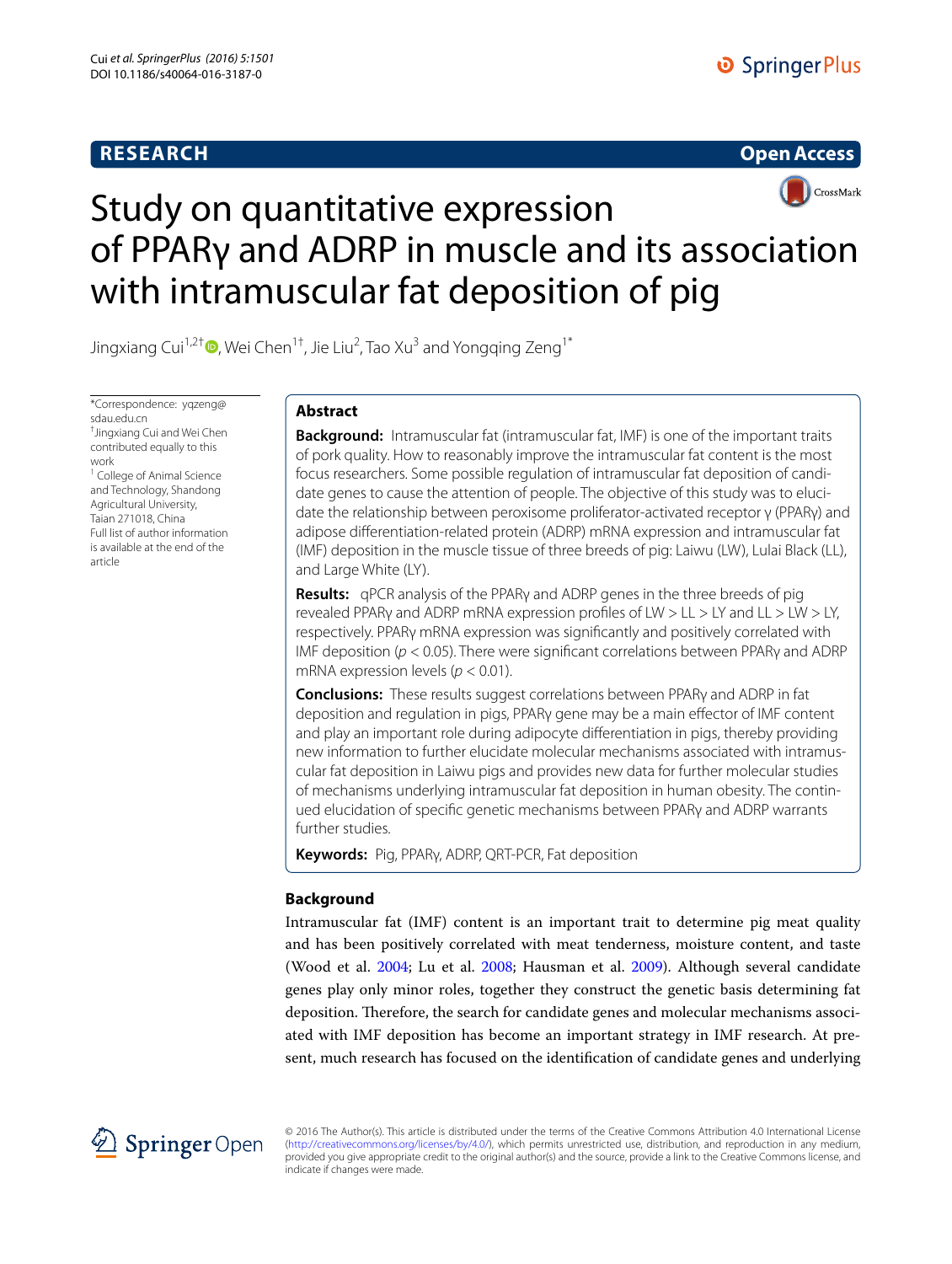mechanisms associated with the regulation of porcine intramuscular fat deposition, with the goal to reasonably improve IMF content.

Peroxisome proliferator-activated receptor  $\gamma$  (PPAR $\gamma$ ), as a candidate gene, is a ligand activated transcription factor and a member of the nuclear hormone receptor superfamily (Bispham et al. [2005](#page-6-2)). Previous research has shown that PPARγ, which is predominantly expressed in adipose tissue and the liver, is a master regulator of adipogenesis and controls adipocyte differentiation, proliferation, and lipid accumulation (He et al. [2013](#page-6-3)). In addition, PPARγ regulates the expression of genes associated with sugar metabolism and lipid biosynthesis. Recent researches indicate that progranulin (PGRN) is closely related to diabetes and is regarded as a novel adipokine associated with obesity development, affecting adipocyte biology. Also, PPARγ activity can be adjusted by various methods and materials to increase PGRN polypeptide levels (Yang et al. [2013](#page-7-1)).

Adipose differentiation-related protein (ADRP) is covered in a phospholipid protein lipid droplet surface and can up-regulate fatty acid production (Imamura et al. [2002](#page-6-4); Robenek et al. [2006](#page-6-5)) and promote the formation of lipid droplets for storage of fatty acids (Listenberger et al. [2007\)](#page-6-6).

Previous studies have shown that the PPARγ and ADRP genes play important roles in the regulation of animal lipid deposition. PPARγ activity can be adjusted by various methods and materials, ADRP can up-regulate fatty acid production. Therefore, the objective of the present study was to elucidate the relationship between PPARγ and ADRP mRNA expression and IMF deposition in muscle and to identify the major genes that regulate IMF deposition to improve IMF content in pork.

Laiwu Pig, an excellent type of North China local fatty breed of pig, is known for high meat quality with good tenderness (Zeng et al. [2005](#page-7-2)), bright color, and higher IMF, while it is the best animal model to study the mechanisms of high intramuscular fat deposition (Spurlock and Gabler [2008;](#page-6-7) Chen et al. [2013\)](#page-6-8). The Lulai Black pig is a cross of a Laiwu pig with introgression of a Large White pig. As the low intramuscular fat pig animal model, Large Whites (LY) is the best characterized and studied breed of pig (Grzes et al. [2016](#page-6-9); Davoli et al. [2015;](#page-6-10) De Rosa et al. [2013\)](#page-6-11).

This study is the first to investigate PPARγ and ADRP gene expression profiles in Laiwu pigs and to report the effects of PPARγ and ADRP mRNA expression on regulation of fat deposition in three breeds of pig.

# **Methods**

## **Experimental animals**

This work was approved by the Institutional Animal Care and Use Ethics Committee of Shandong Agricultural University and carried out in accordance with the "Guidelines for Experimental Animals" of the Ministry of Science and Technology (Beijing, PR China). The experimental cohort consisted of 30 castrated boars composed of equal numbers of three breeds: Laiwu (LW), Lulai Black (LL), and Large Whites (LY). All pigs were housed at Laiwu Breeder Pig Farm Co. Ltd. (Laiwu city, Shandong Province, China) and fed a diet formulated to meet current nutritional requirements (NRC [1998](#page-6-12)). On the day of slaughter, the mean weight of the pigs was  $114 \pm 2$  kg. Samples were collected from the *longissimus dorsi* muscle at the last rib and a portion of the muscle tissue. Afterward, the remaining samples were stored at −80 °C for further analysis.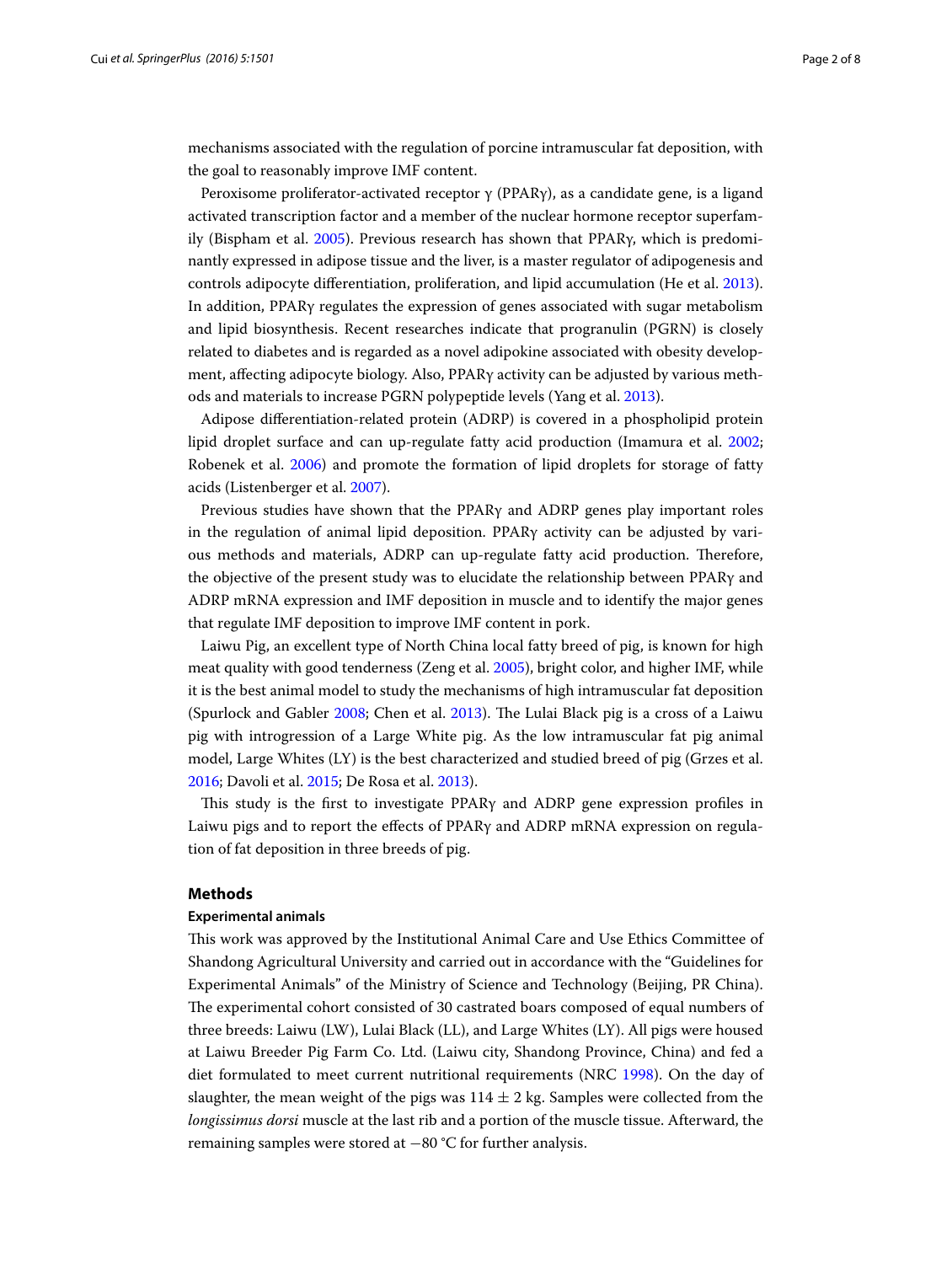# **IMF content measurement**

IMF was chemically quantified following the ISO, 1443-1973. The method used was direct Soxhlet extraction of fat by a solvent (AOAC [2000](#page-6-13)).

## **RNA extraction and cDNA preparation**

Total RNA was extracted from the muscle samples using TRIZOL® Reagent (Invitrogen, San Diego, CA, USA) and its integrity was verified in a 1 % agarose gel. Total RNA was reverse transcribed to cDNA using SuperScrit TM III Reverse Transcriptase (Invitrogen) according to the manufacturer's instructions (Omi et al. [2005](#page-6-14); Cui et al. [2011](#page-6-15)).

## **Primer design**

Primers for amplification of PPARγ (GenBank\_NM214379.1) and ADRP (GenBank\_ NM214200.1) mRNA were designed using Premier 5.0 software (PREMIER Biosoft, Palo Alto, CA, USA). The primer pair used for amplification of ACTB mRNA is reported elsewhere (AOAC [2000\)](#page-6-13). All primer sequences are listed and described in detail in Table [1](#page-2-0), and were synthesized by Sangon Biotech (Shanghai) Co., Ltd. (Shanghai, China).

# **Establishment of a real‑time fluorescence quantitative PCR (qPCR) system**

SYBR Green real-time PCR amplification was conducted using an Mx3000PTM System (Stratagene Corporation, Santa Clara, CA, USA).The optimal reaction system and conditions were determined by experimentation. The continuously expressed gene, ACTB, was used as an endogenous reference for determination of targeted mRNA profiles. Each qPCR amplification was performed in a 15-μL reaction volume consisting of 7.5 μL of SYBR® Permix Ex Taq<sup>™</sup> (TaKaRa, Japan) spiked with 0.3 μL of ROX Reference Dye II (TaKaRa), cDNA 5 μL of PPARγ and ADRP, forward and reverse primers, and 0.3 μL of PPARγ (10 μmol/L) and ADRP (10 μmol/L), respectively, and supplemented with water to a final volume of 15  $\mu$ L. The following amplification conditions were used: one cycle of 15 s at 95 °C, followed by 40 cycles of 10 s at 95 °C, 20 s at 58 °C, and a final extension for 15 s at 72 °C. The ACTB gene was used as an internal control in the reaction system and amplified in triplicate in accordance with the conditions described above.

## **Statistical analysis**

The results were analyzed using Mx3000P quantitative analysis software and relative quantitative results were calculated using the adjusted  $2^{-\Delta\Delta C_T}$  method (Erkens et al. [2006;](#page-6-16) Livak and Schmittgen [2001\)](#page-6-17). Differential gene expression in muscle tissues

| Genes             | Primer sequence (5'-3')         | Product length (bp) | Anneal temp (°C) |
|-------------------|---------------------------------|---------------------|------------------|
| PPAR <sub>V</sub> | Forward: TCCAGCATTTCCACTCCACACT | 207                 | 58               |
|                   | Reverse: GAATAAGGCGGGGACACAG    |                     |                  |
| ADRP              | Forward: TTTGCCAGGAAGAATGTGC    | 255                 | 58               |
|                   | Reverse: TGGTAACCCTCGGATGTTG    |                     |                  |
| ACTR              | Forward: TCTGGCACCACACCTTCT     | 120                 | 58               |
|                   | Reverse: TGATCTGGGTCATCTTCTCAC  |                     |                  |

<span id="page-2-0"></span>

|  |  | Table 1 Primer sequences used in this study |  |  |  |
|--|--|---------------------------------------------|--|--|--|
|--|--|---------------------------------------------|--|--|--|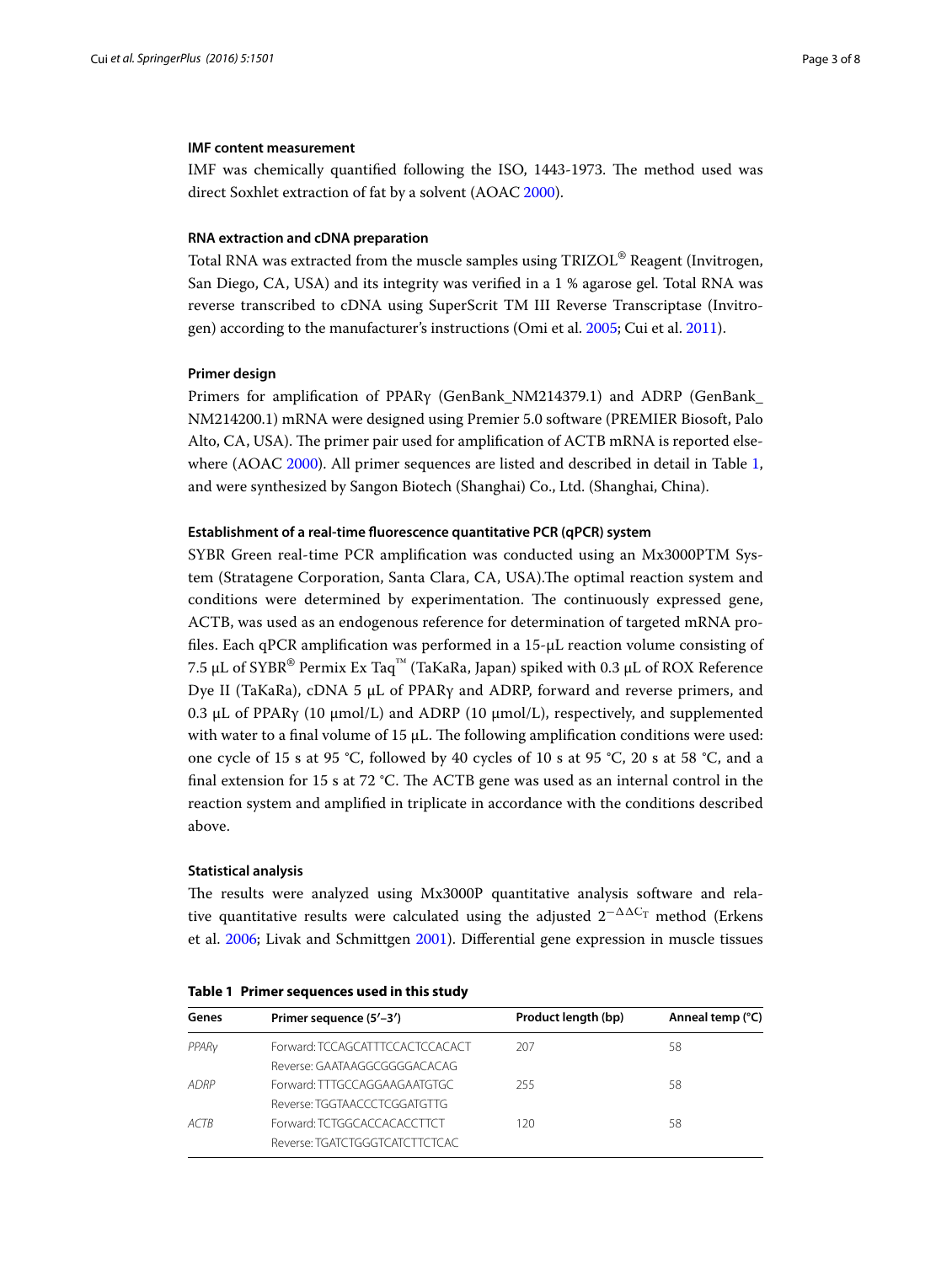collected from the three breeds was subjected to bivariate correlation analysis with repeated measures. Correlation analysis between PPARγ and ADRP mRNA expression levels and meat quality were calculated using the PROC CORR procedure included with the SAS ver. 8.1 software package (SAS Institute, Cary, NC, USA). The results are presented as means  $\pm$  the standard error of the mean. Probability (*p*) values of <0.05 and <0.01 were considered significant and extreme differences, respectively.

# **Results**

## **IMF content measurement**

IMF content was chemically quantified in a total of 30 pigs in accordance with the ISO 1443-1973 protocol with direct Soxhlet extraction of fat by a solvent. As shown in Table [2](#page-3-0), the average IMF content of LW was significantly higher than that of LL and LY, indicating significant differences among breeds ( $p < 0.05$ ).

# **PPARγ and ADRP mRNA expression level**

As shown in Fig. [1](#page-3-1), there were significant differences in PPARγ mRNA expression levels among breeds ( $p < 0.05$ ), with highest values in LW followed by LL and LY. Also, there was significant difference in ADRP mRNA expression levels among breeds, with highest values in LL, followed by LY and LW ( $p > 0.05$ ) (Fig. [2\)](#page-4-0).

# **PPARγ and ADRP mRNA expression correlated with IMF content**

The results of correlation analysis between PPARγ and ADRP mRNA expression with IMF content are shown in Table [3.](#page-4-1) PPARγ mRNA expression in muscle was positively correlated with IMF ( $p < 0.05$ ) in all three breeds of pig. ADRP mRNA expression in muscle was not correlated with IMF. With regard to IMF, LW was significantly thicker than LY, there were significant differences between LW and LL. These results imply that

## <span id="page-3-0"></span>**Table 2 The average intramuscular fat content in three breeds of pig**

|           | LW                      |                   | LΥ                     |
|-----------|-------------------------|-------------------|------------------------|
| IMF $(%)$ | $15.94 \pm 1.8^{\circ}$ | $3.63 \pm 0.82^b$ | $1.15 \pm 0.1^{\circ}$ |

The data are expressed as mean  $\pm$  standard error

Letters denote the difference of IMF content with significantly different (*p* < 0.05)

*LW* Laiwu Black, *LL* Lulai Black, *LY* Large White pig

<span id="page-3-1"></span>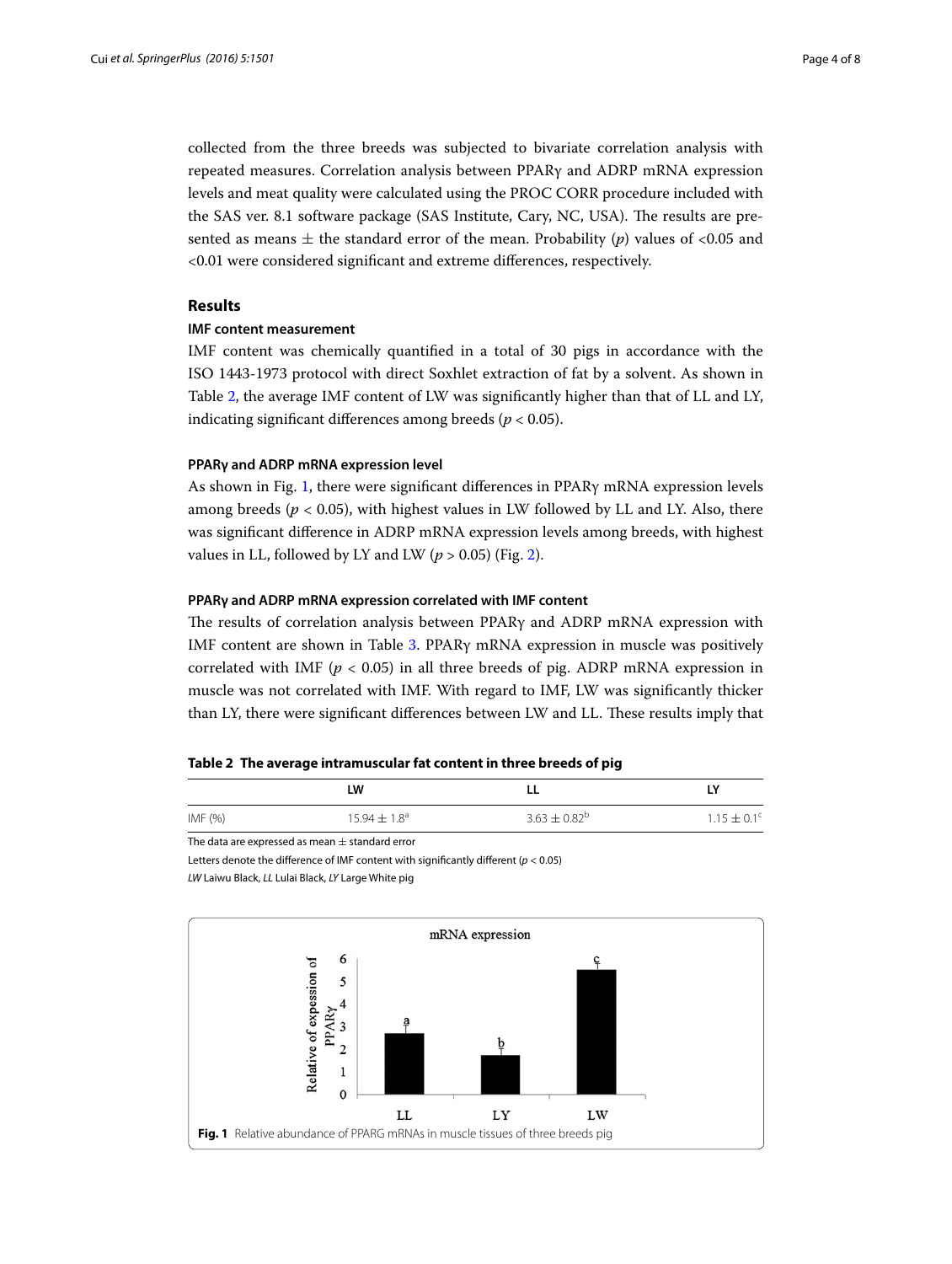

<span id="page-4-1"></span><span id="page-4-0"></span>**Table 3 Correlation coefficients between PPARγ, ADRP expression and IMF content**

|             | PPARy                        | <b>ADRP</b> |
|-------------|------------------------------|-------------|
| IMF         | $0.58*$                      | 0.09        |
| PPARy       | $\qquad \qquad \blacksquare$ | $0.74***$   |
| <b>ADRP</b> | $0.74***$                    | -           |

\* *p* < 0.05; \*\* *p* < 0.01

the ADRP gene is not influenced by a variety of factors, while PPARγ expression was significantly correlated with IMF content ( $p < 0.01$ ).

# **Discussion**

# **PPARγ and ADRP mRNA expression**

The results of this study showed that mRNA levels of PPARγ and ADRP in the muscle tissues of the three breeds of examined pigs occurred in the following orders, LW > LL > LY and LL > LW > LY, respectively. PPAR $\gamma$  belongs to a nuclear receptor superfamily of transcription factors and plays a critical role in adipocyte differentiation and fat deposition in mammals (Farmer [2006](#page-6-18); Zeng et al. [2012](#page-7-3)).

PPARγ mRNA expression was significantly correlated with IMF in muscle in each of the three breeds of pig, suggesting some type of relationship between the gamma component, which may be related to the fat deposition traits associated with PPAR. PPARγ is mainly involved in the induction of differentiation of adipose cells as well as activation of the expression of phosphoenolpyruvate and other fatty tissue-specific genes (Pan et al. [2014](#page-6-19)). Meanwhile, Ma et al. ([2015](#page-6-20)) found that the PPARγ-BsrI loci can be used as a candidate gene loci of pork quality traits.

# **PPARγ mRNA expression is correlated with IMF content**

PPARγ mRNA expression in muscle was significantly and positively correlated with IMF (*p* < 0.05) in the three breeds of pig, further confirming that PPARγ plays a certain role in fat traits. Farmer [\(2006\)](#page-6-18) and Kim et al. ([2005\)](#page-6-21) pointed out that the gamma component is extremely important in anomalies in the process of differentiation of preadipocytes and adipocyte maturation associated with the complex PPAR transcription factor, and can directly or indirectly regulate other transcription factors to induce activation of fat cells. The results of a study of Rongchang piglets showed that increased gene expression of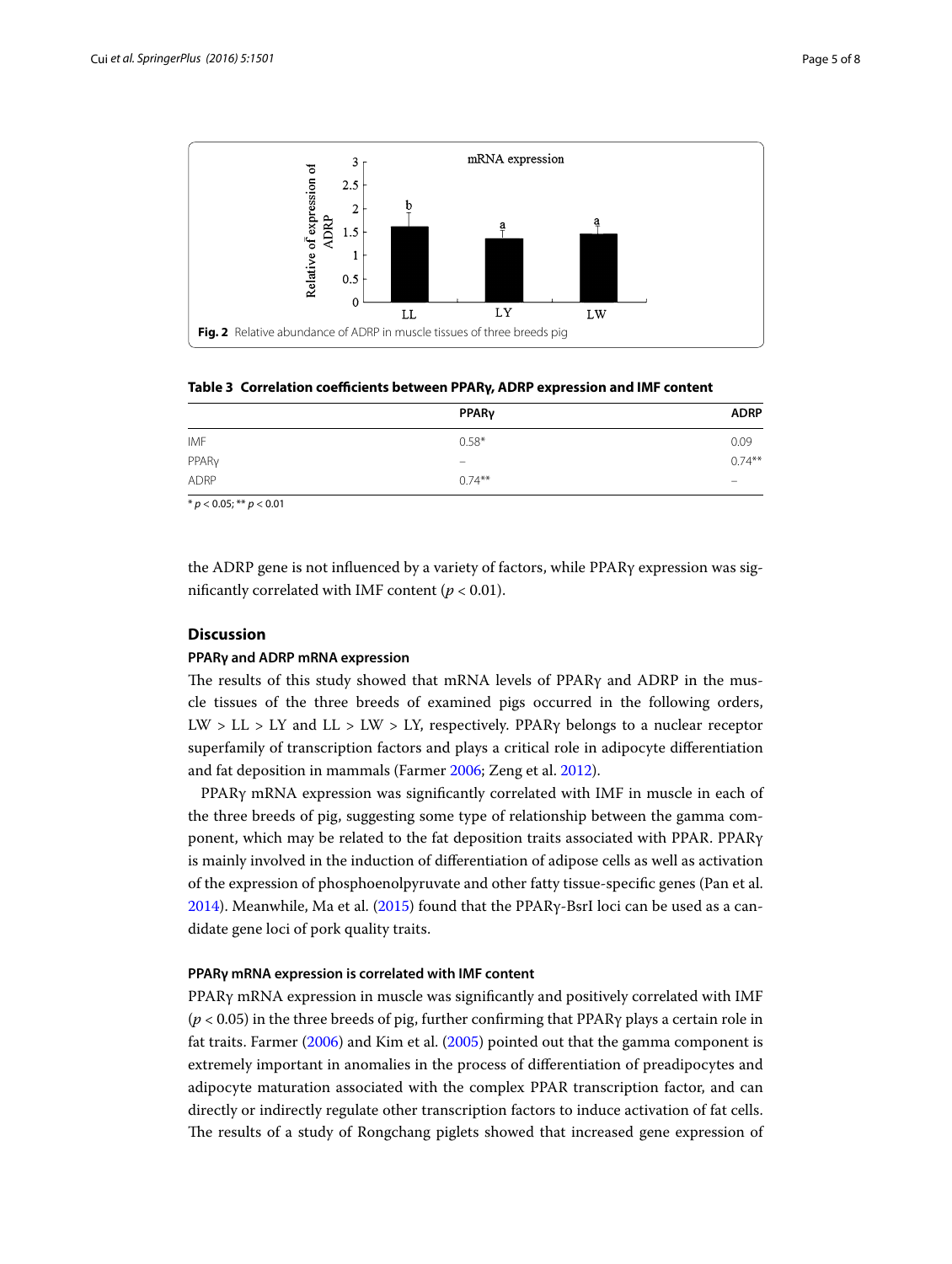PPARγ in adipose tissues may regulate fat deposition throughout the whole body (Bildirici et al. [2003\)](#page-6-22). Another study reported that miRNA-130b suppressed fat deposition by inhibiting PPARγ expression and demonstrated a significant ability to down-regulate PPARγ expression, which was associated with reduced adipogenesis and lipogenesis in primary cultured porcine adipocytes (Rosen and Spiegelman [2001](#page-6-23); Taniguchi et al. [2014](#page-7-4)).

Together, these results suggest that the PPARγ gene may be a main effector of IMF content and play an important role during adipocyte differentiation in pigs, thereby providing new information to further elucidate molecular mechanisms associated with intramuscular fat deposition in Laiwu pigs.

By confirming a functional pig muscle-specific promoter, we could drive fat-related gene overexpression in skeletal muscle and improve IMF content via the development of transgenic pigs.

## **ADRP mRNA expression is not correlated with IMF content**

There was no significant correlation between ADRP mRNA expression in muscle and IMF ( $p > 0.05$ ) and there were significant correlations with PPAR<sub>Y</sub> and ADRP mRNA expression levels ( $p < 0.01$ ). ADRP plays an important role in regulating lipid storage in various cells. Kim et al. [\(2005\)](#page-6-21) investigated ADRP as a candidate gene of intramuscular fat deposition and marbling traits in pigs. Results showed that, in the aspect of human studies (Yuan et al. [2008\)](#page-7-5), ADRP gene expression was mediated by PPARγ. Also, PPARγ is a very important mediating factor in the resistance to insulin. Research of human trophoblasts showed that ADRP expression was regulated by PPARγ/Retinoid X receptor.

# **Conclusions**

These results suggest correlations between PPARγ and ADRP in fat deposition and regulation in pigs. PPARγ gene may be a main effector of IMF content and play an important role during adipocyte differentiation in pigs, thereby providing new information to further elucidate molecular mechanisms associated with intramuscular fat deposition in Laiwu pigs and provides new data for further molecular studies of mechanisms underlying intramuscular fat deposition in human obesity. The continued elucidation of specific genetic mechanisms between PPARγ and ADRP warrants further studies.

#### **Abbreviations**

PPARγ: peroxisome proliferator-activated receptor γ; ADRP: adipose differentiation-related protein; IMF: intramuscular fat; LW: Laiwu pig; LL: Lulai Black pig; LY: Large White; PGRN: progranulin.

#### **Authors' contributions**

JXC conceived and designed the experiments. WC, TX analyzed the data and JL, YQZ edited it. JXC wrote this manuscript. All authors read and approved the final manuscript.

#### **Author details**

 $1$  College of Animal Science and Technology, Shandong Agricultural University, Taian 271018, China. <sup>2</sup> Weifang University of Science and Technology, Shouguang 262700, Shandong, China. <sup>3</sup> Key Laboratory of Plant Resources, Institute of Botany, Chinese Academy of Sciences, Beijing 100093, China.

## **Acknowledgements**

This work was supported financially by National Natural Science Foundation of China (Grant No. 31401055), Shandong Province Agricultural Animal Breeding Project of China (Grant No. 2013LZ02-015), Shandong Province Modern Pig Technology and Industry System Project (Grant No. SDAIT-06-022-03), Shandong Province Weifang city science and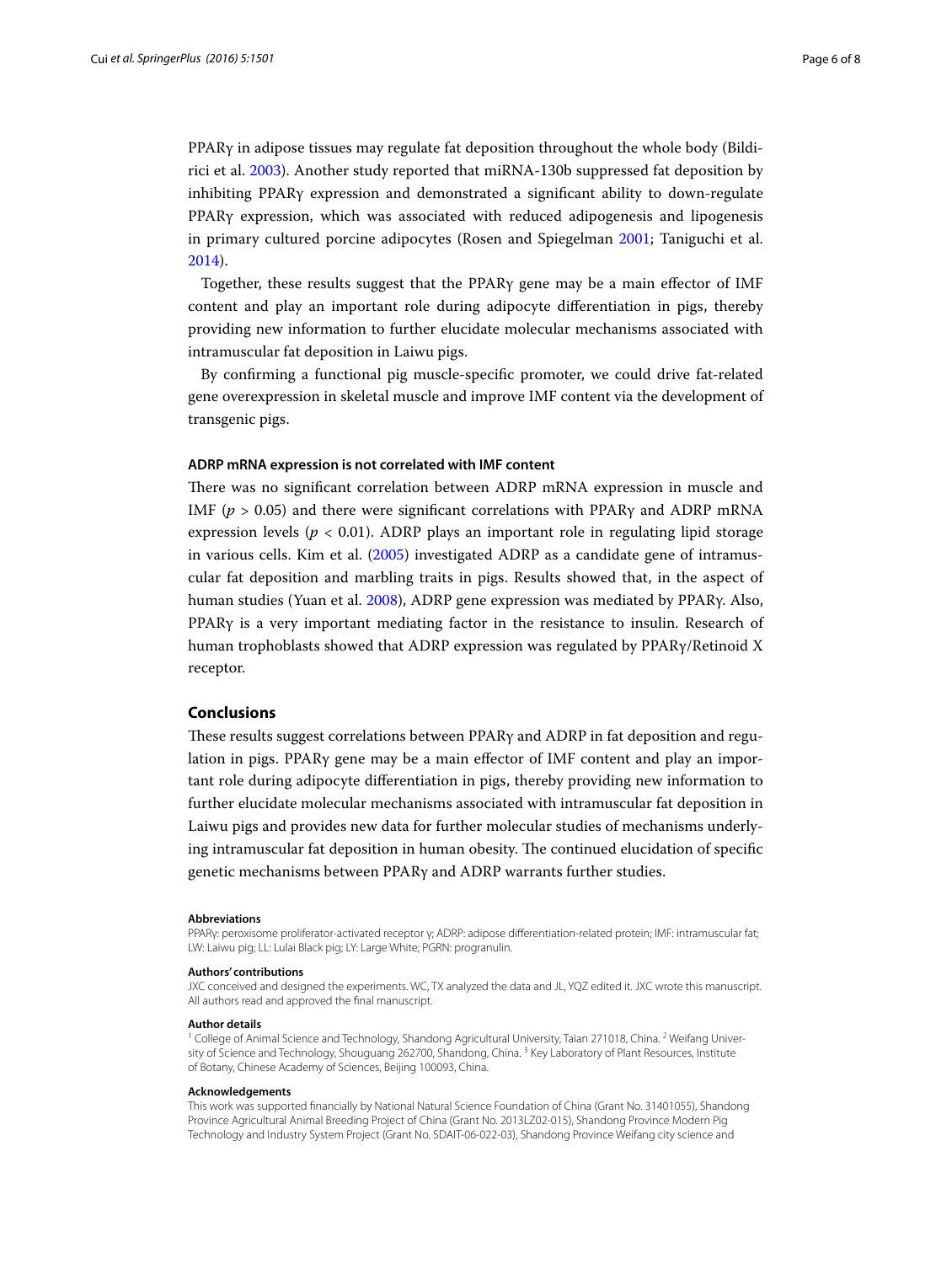Technology Bureau Project of China (Grant No. 201301153). Shandong University of science and technology project (Grant No. J16LE58).

### **Competing interests**

The authors declare that they have no competing interests.

## **Ethics approval and consent to participate**

This work was approved by the Institutional Animal Care and Use Ethics Committee of Shandong Agricultural University and carried out in accordance with the ''Guidelines for Experimental Animals'' of the Ministry of Science and Technology (Beijing, PR China).

Received: 2 April 2016 Accepted: 1 September 2016 Published online: 07 September 2016

#### **References**

- <span id="page-6-22"></span><span id="page-6-13"></span>AOAC (2000) Official methods of analysis of the association of analytical chemists, 17th edn. AOAC Int, Washington Bildirici I, Roh CR, Schaiff WT, Lewkowski BM, Nelson DM, Sadovsky Y (2003) The lipid droplet-associated protein Adipophilin is expressed in human trophoblasts and is regulated by peroxisomal proliferator-activated receptor-/retinoid X receptor. J Clin Endocrinol Metab 88:6056–6062
- <span id="page-6-2"></span>Bispham J, Gardner DS, Gnanalingham MG, Stephenson T, Symonds ME, Budge H (2005) Maternal nutritional programming of fetal adipose tissue development: differential effects on messenger ribonucleic acid abundance for uncoupling proteins and peroxisome proliferator-activated and prolactin receptors. Endocrinology 146:3943–3949
- <span id="page-6-8"></span>Chen QM, Zeng YQ, Wang H, Yang L, Yang Y, Zhu HL, Shi Y, Chen W, Hu YX (2013) Molecular characterization and expression analysis of NDUFS4 gene in m. longissimus dorsi of Laiwu pig (*Sus scrofa*). Mol Biol Rep 40:1599–1608
- <span id="page-6-15"></span>Cui JX, Zeng YQ, Wang H, Chen W, Du JF, Chen QM, Hu YX, Yang L (2011) The effects of DGAT1 and DGAT2 mRNA expression on fat deposition in fatty and lean breeds of pig. Livest Sci 140:292–296
- <span id="page-6-10"></span>Davoli R, Luise D, Mingazzini V, Zambonelli P, Braglia S, Serra A, Russo V (2015) Genome-wide study on intramuscular fat in Italian Large White pig breed using the PorcineSNP60 BeadChip. J Anim Breed Genet 133:277–282
- <span id="page-6-11"></span>De Rosa A, Monaco ML, Nigro E, Scudiero O, D′Andrea M, Pilla F, Oriani G, Daniele A (2013) Tissue-specific downregulation of the adiponectin "system": possible implications for fat accumulation tendency in the pig. Domest Anim Endocrinol 44:131–138
- <span id="page-6-16"></span>Erkens T, Mario VP, Jo Vandesompele, Goossens K, Zeveren AV, Peelman LJ (2006) Development of a new set of reference genes for normalization of real-time RT-PCR data of porcine backfat and longissimus dorsi muscle, and evaluation with PPARGC, A. BMC Biotechnol 6:41-48
- <span id="page-6-18"></span>Farmer SR (2006) Transcriptional control of adipocyte formation. Cell Metab 4:263–273
- <span id="page-6-9"></span>Grzes Maria, Sadkowski Slawomir, Rzewuska Katarzyna, Szydlowski Maciej, Switonski Marek (2016) Pig fatness in relation to FASN and INSIG2 genes polymorphism and their transcript level. Mol Biol Rep 43:381–389
- <span id="page-6-1"></span>Hausman GJ, Dodson MV, Ajuwon K, Hausman GJ, Dodson MV, Ajuwon K, Azain M, Barnes KM, Guan LL, Jiang Z, Poulos SP, Sainz RD, Smith S, Spurlock M, Novakofski J, Fernyhough ME, Bergen WG (2009) Board sponsored invited review: the biology and regulation of preadipocytes and adipocytes in meat animals. J Anim Sci 87:1218–1246
- <span id="page-6-3"></span>He K, Wang QS, Wang Z, Pan YC (2013) Association study between gene polymorphisms in PPAR signaling pathway and porcine meat quality traits. Mamm Genome 24:322–331
- <span id="page-6-4"></span>Imamura M, Inoguchi T, Ikuyama S, Taniquchi S, Kobayashi K, Nakashima N, Nawata H (2002) ADRP stimulates lipid accumulation and lipid droplet formation in murine fibroblasts. Am J Physiol Endocrinol 283:775–783
- <span id="page-6-21"></span>Kim TH, Choi BH, Chang GW, Lee KT, Lee HY, Lee JH, Kim KS, Park CK, Moran C (2005) Molecular characterization and chromosomal mapping of porcine adipose differentiation-related protein (ADRP). J Anim Breed Genet 122:240–246
- <span id="page-6-6"></span>Listenberger LL, Ostermeyer-Fay AG, Goldberg EB, Brown WJ, Brown DA (2007) Adipocyte differentiation-related protein reduces lipid droplet association of adipose triglyceride lipase and slows triacylglycerol turnover. J Lipid Res 48:2751–2761
- <span id="page-6-17"></span>Livak KJ, Schmittgen TD (2001) Analysis of relative gene expression data using real-time quantitative PCR and the 2 (− Delta Delta C (T)) method. Methods 25:402–408
- <span id="page-6-0"></span>Lu P, Li DF, Yin JD, Zhang LY, Wang ZY (2008) Flavour differences of cooked longissimus muscle from Chinese indigenous pig breeds and hybrid pig breed (Duroc x Landrace x Large White). Food Chem 107:1529-1537
- <span id="page-6-20"></span>Ma JJ, Chai J, Shang YY, Li YJ, Chen R, Jia J, Jiang S, Peng J (2015) Swine PPAR-γ expression upregulated in skeletal muscle of transgenic mice via the swine Myozenin-1 gene promoter. Transgenic Res 24:409–420
- <span id="page-6-12"></span>NRC (1998) Nutrient requirements of swine, 10th edn. Nutrient Requirements of Domestic Animals, Washington
- <span id="page-6-14"></span>Omi T, Brenig B, Spilar Kramer S, Iwamoto S, Stranzinger G, Neuenschwander S (2005) Identification and characterization of novel peroxisome proliferator-activated receptor-gamma (PPAR-gamma) transcriptional variants in pig and human. J Anim Breed Genet 122:45–53
- <span id="page-6-19"></span>Pan S, Yang X, Jia Y, Li R, Zhao R (2014) Microvesicle-shuttled miR-130b reduces fat deposition in recipient primary cultured porcine adipocytes by inhibiting PPAR-g expression. J Cell Physiol 229:631–639
- <span id="page-6-5"></span>Robenek H, Hofnagel O, Buers I, Robenek MJ, Troyer D, Severs NJ (2006) Adipophilin-enriched domains in the ER membrane are sites of lipid droplet biogenesis. J Cell Sci 119:4215–4224
- <span id="page-6-23"></span>Rosen ED, Spiegelman BM (2001) PPAR gamma: a nuclear regulator of metabolism, differentiation, and cell growth. J Biol Chem 276:37731–37734
- <span id="page-6-7"></span>Spurlock ME, Gabler NK (2008) The development of porcine models of obesity and the metabolic syndrome. J Nutr 138:397–402